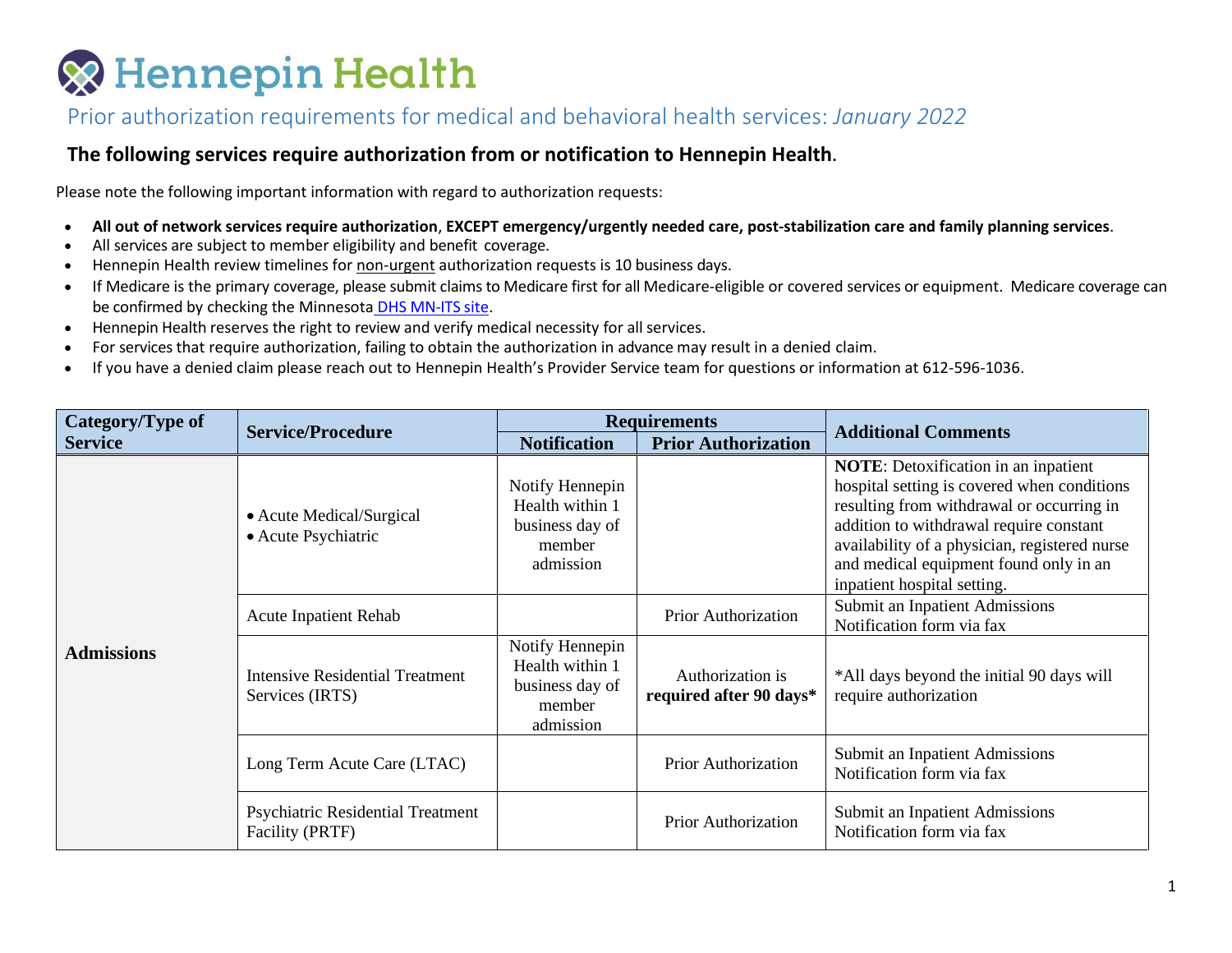| Category/Type of                                  |                                                       | <b>Requirements</b>                                                          |                                                                                                                             |                                                                                                                                                                                                                                                         |
|---------------------------------------------------|-------------------------------------------------------|------------------------------------------------------------------------------|-----------------------------------------------------------------------------------------------------------------------------|---------------------------------------------------------------------------------------------------------------------------------------------------------------------------------------------------------------------------------------------------------|
| <b>Service</b>                                    | <b>Service/Procedure</b>                              | <b>Notification</b>                                                          | <b>Prior Authorization</b>                                                                                                  | <b>Additional Comments</b>                                                                                                                                                                                                                              |
| <b>Ancillary Services</b>                         | Acupuncture                                           |                                                                              | Authorization is required<br>for more than 40 units<br>per calendar year                                                    | 1 unit = $15$ minutes of service.                                                                                                                                                                                                                       |
|                                                   | Chiropractic Care                                     |                                                                              | Authorization is required<br>for more than 24 visits<br>per calendar year                                                   | All covered chiropractic services provided<br>on the same date $= 1$ visit.                                                                                                                                                                             |
|                                                   | <b>Doula Services</b>                                 |                                                                              | Authorization is required<br>for more than 6 pre-<br>delivery sessions and 1<br>labor & delivery<br>session per birth event |                                                                                                                                                                                                                                                         |
| <b>Automatic External</b><br><b>Defibrillator</b> | Automatic External Defibrillator<br>(e.g., Life Vest) |                                                                              | <b>Prior Authorization</b>                                                                                                  |                                                                                                                                                                                                                                                         |
| <b>Behavioral Health</b>                          | Partial Hospitalization                               | Notify Hennepin<br>Health within 1<br>business day of<br>member<br>admission | Authorization is required<br>after day 21                                                                                   | Members may receive up to 21 days of<br>partial hospitalization without an<br>authorization. Providers must follow<br>Medicare guidelines for partial<br>hospitalization program content, physician<br>certification requirements and<br>documentation. |
|                                                   | <b>Adult Day Treatment</b>                            |                                                                              | Authorization is required<br>after 115 hours of<br>services per calendar<br>vear                                            |                                                                                                                                                                                                                                                         |
|                                                   | Diagnostic Assessments                                |                                                                              | Authorization is required<br>for more than 2<br>diagnostic assessments<br>in a calendar year                                |                                                                                                                                                                                                                                                         |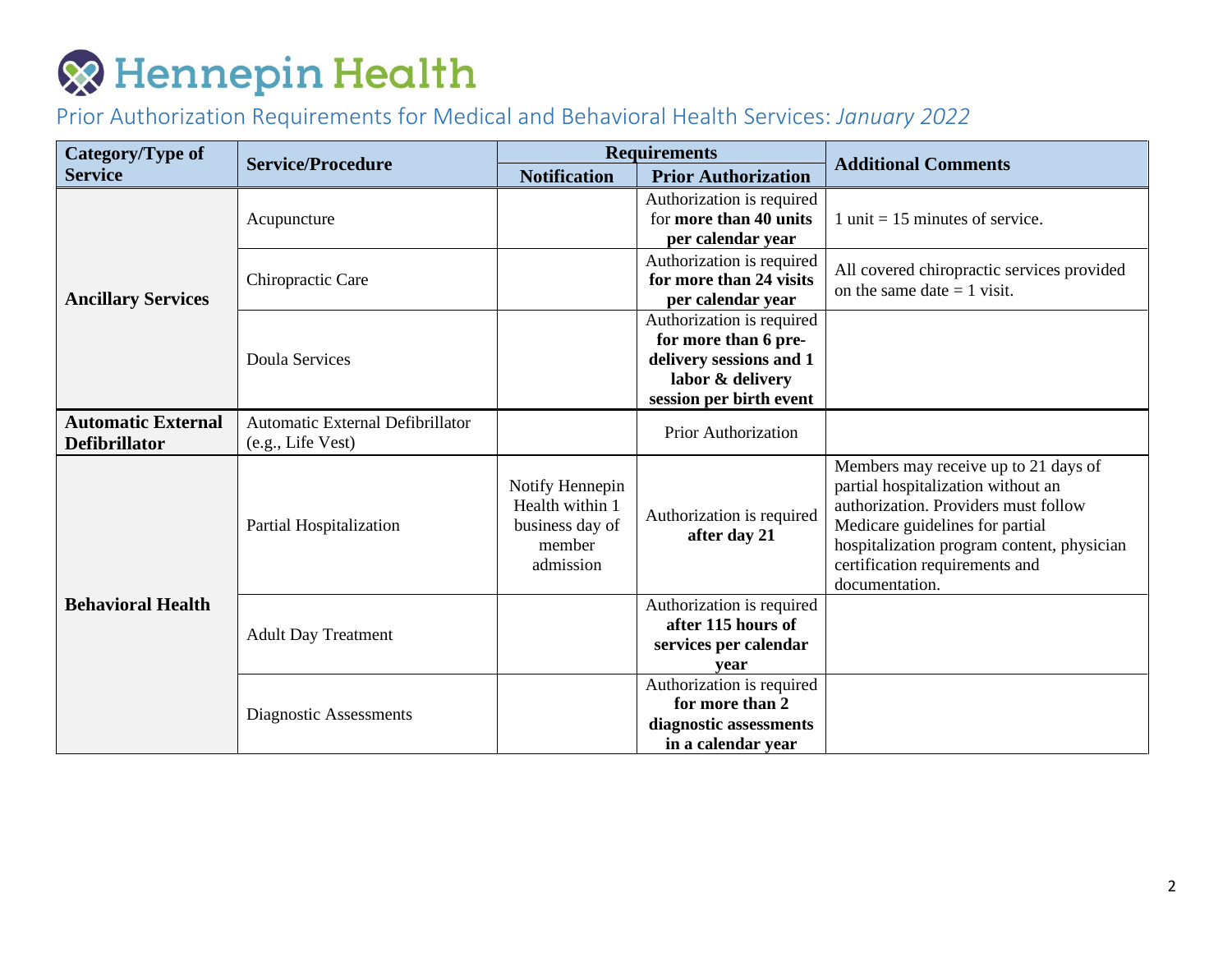| Category/Type of                         | <b>Service/Procedure</b>                                                  | <b>Requirements</b> |                                                                                                                                                                                 | <b>Additional Comments</b>                                                                                                                         |
|------------------------------------------|---------------------------------------------------------------------------|---------------------|---------------------------------------------------------------------------------------------------------------------------------------------------------------------------------|----------------------------------------------------------------------------------------------------------------------------------------------------|
| <b>Service</b>                           |                                                                           | <b>Notification</b> | <b>Prior Authorization</b>                                                                                                                                                      |                                                                                                                                                    |
| <b>Behavioral Health</b>                 | Children's Day Treatment                                                  |                     | Authorization is required<br>after 150 hours of<br>services per calendar<br>year                                                                                                |                                                                                                                                                    |
|                                          | Children's Therapeutic Services<br>& Supports (CTSS)                      |                     | Authorization is required<br>after 200 hours of<br>services per calendar<br>year                                                                                                |                                                                                                                                                    |
|                                          | Neuropsychological testing                                                |                     | Authorization is required<br>for more than 15<br>cumulative hours in a<br>calendar year and 5<br>sessions of<br>neuropsychological test<br>administration in a<br>calendar year |                                                                                                                                                    |
| <b>Bone Growth</b><br><b>Stimulators</b> | Bone growth stimulators                                                   |                     | Prior Authorization                                                                                                                                                             |                                                                                                                                                    |
| <b>CAR T-cell Therapy</b>                | CAR T-cell Therapy                                                        |                     | <b>Prior Authorization</b>                                                                                                                                                      | Codes requiring authorization include:<br>0537T<br>0538T<br>0539T<br>0540T<br>C9073<br>C9076<br>C9081<br>C9399<br>Q2041<br>Q2042<br>Q2053<br>Q2054 |
| <b>Chemotherapy: Off</b><br>label        | Off label, IV chemotherapy<br>administered in a clinic or home<br>setting |                     | Prior Authorization                                                                                                                                                             | Off label use only                                                                                                                                 |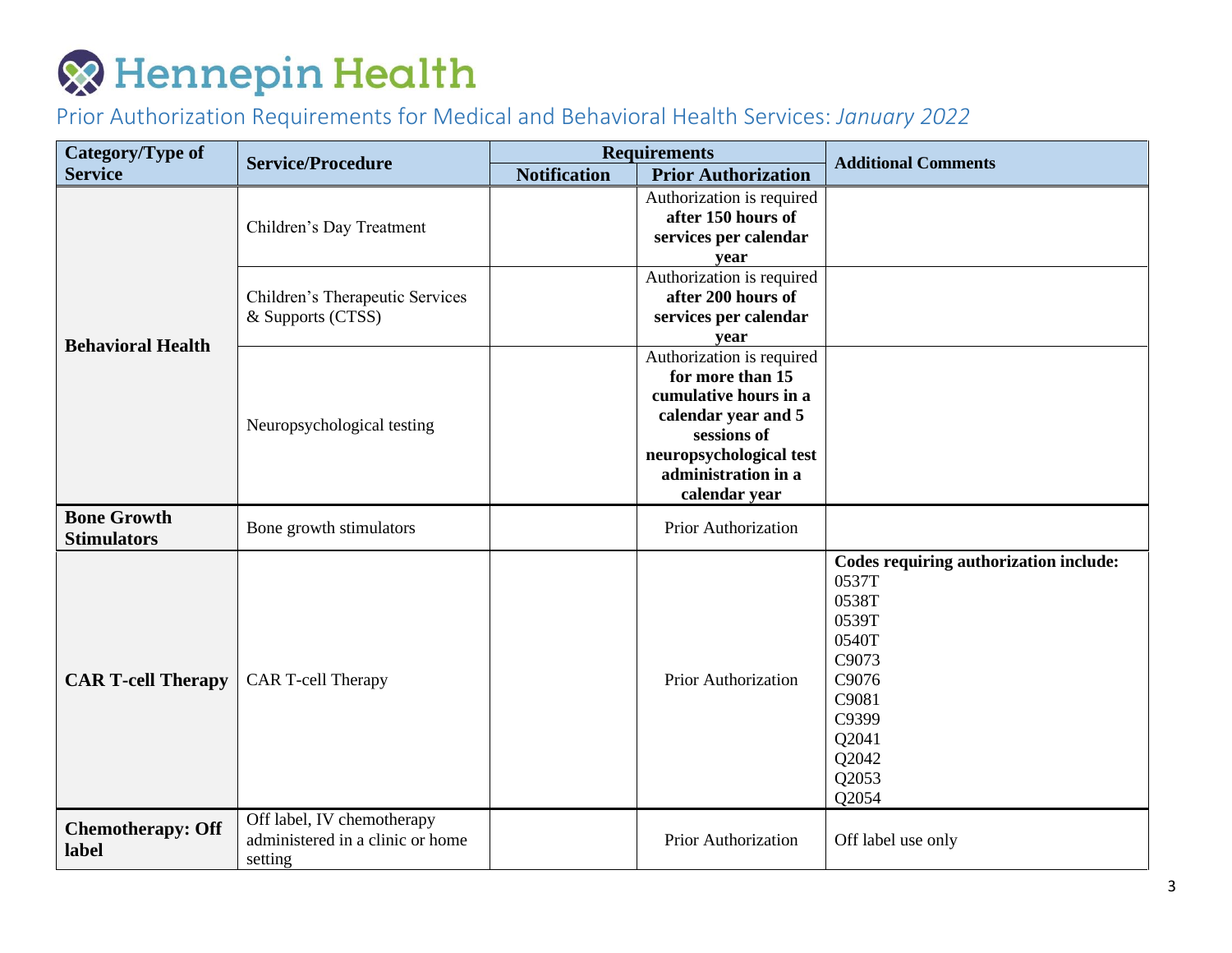| Category/Type of                                                                                  | <b>Service/Procedure</b>                                                                                                                                                                                                                                                                 | <b>Requirements</b> |                            | <b>Additional Comments</b>                                                                                                                                                                                                                                                                                                                                                                          |
|---------------------------------------------------------------------------------------------------|------------------------------------------------------------------------------------------------------------------------------------------------------------------------------------------------------------------------------------------------------------------------------------------|---------------------|----------------------------|-----------------------------------------------------------------------------------------------------------------------------------------------------------------------------------------------------------------------------------------------------------------------------------------------------------------------------------------------------------------------------------------------------|
| <b>Service</b>                                                                                    |                                                                                                                                                                                                                                                                                          | <b>Notification</b> | <b>Prior Authorization</b> |                                                                                                                                                                                                                                                                                                                                                                                                     |
|                                                                                                   |                                                                                                                                                                                                                                                                                          |                     |                            |                                                                                                                                                                                                                                                                                                                                                                                                     |
| <b>Clinical Trials</b>                                                                            | Qualifying clinical trials                                                                                                                                                                                                                                                               |                     | Prior Authorization        |                                                                                                                                                                                                                                                                                                                                                                                                     |
| <b>Durable Medical</b><br>Equipment,<br>Prosthetics,<br><b>Orthotics &amp;</b><br><b>Supplies</b> | Durable Medical Equipment*,<br>prosthetics and orthotics,<br>including wheelchairs, greater<br>than \$5,000 (*Automatic external<br>defibrillators, bone growth<br>stimulators, and negative<br>pressure wound therapy<br>authorization requirements are<br>noted on pages $2,3 \& 6$ ). |                     | <b>Prior Authorization</b> | Total purchase price or when total cost of<br>rental months or rent to purchase amount<br>equals or exceeds \$5,000 per item.                                                                                                                                                                                                                                                                       |
|                                                                                                   | DME temporary replacement<br>equipment (wheelchairs only)                                                                                                                                                                                                                                |                     | Prior authorization        | Short term rental only                                                                                                                                                                                                                                                                                                                                                                              |
|                                                                                                   | DME repairs greater than \$1000<br>(including wheelchair repairs)                                                                                                                                                                                                                        |                     | Prior authorization        | Replacement parts and/or labor if the total<br>cost is equal to or greater than \$1000 per<br>repair.                                                                                                                                                                                                                                                                                               |
|                                                                                                   | Medical Supplies greater than<br>\$3,000                                                                                                                                                                                                                                                 |                     | Prior authorization        | Total billed amount is equal to or greater<br>than \$3,000<br><b>Examples include:</b><br>Enteral nutrition & supplies                                                                                                                                                                                                                                                                              |
|                                                                                                   | Unlisted DME codes greater than<br>\$250                                                                                                                                                                                                                                                 |                     | Prior authorization        | Includes HCPC codes E1399 and K0108                                                                                                                                                                                                                                                                                                                                                                 |
| <b>Genetic Testing</b>                                                                            | <b>Genetic Tests and Gene Panels</b>                                                                                                                                                                                                                                                     |                     | Prior authorization        | Examples include, but not limited to:<br>· BRCA1/BRCA2<br>· mRNA (prostate cancer, ovarian cancer,<br>breast cancer, colon cancer, etc.)<br>• Genomic sequence analysis panels (colon<br>cancer, breast cancer, ovarian cancer, etc.)<br>• Genomic sequence analysis panels for<br>aortic dysfunction, cardiac ion<br>channelopathies, neuroendocrine tumor<br>disorders, hereditary cardiomyopathy |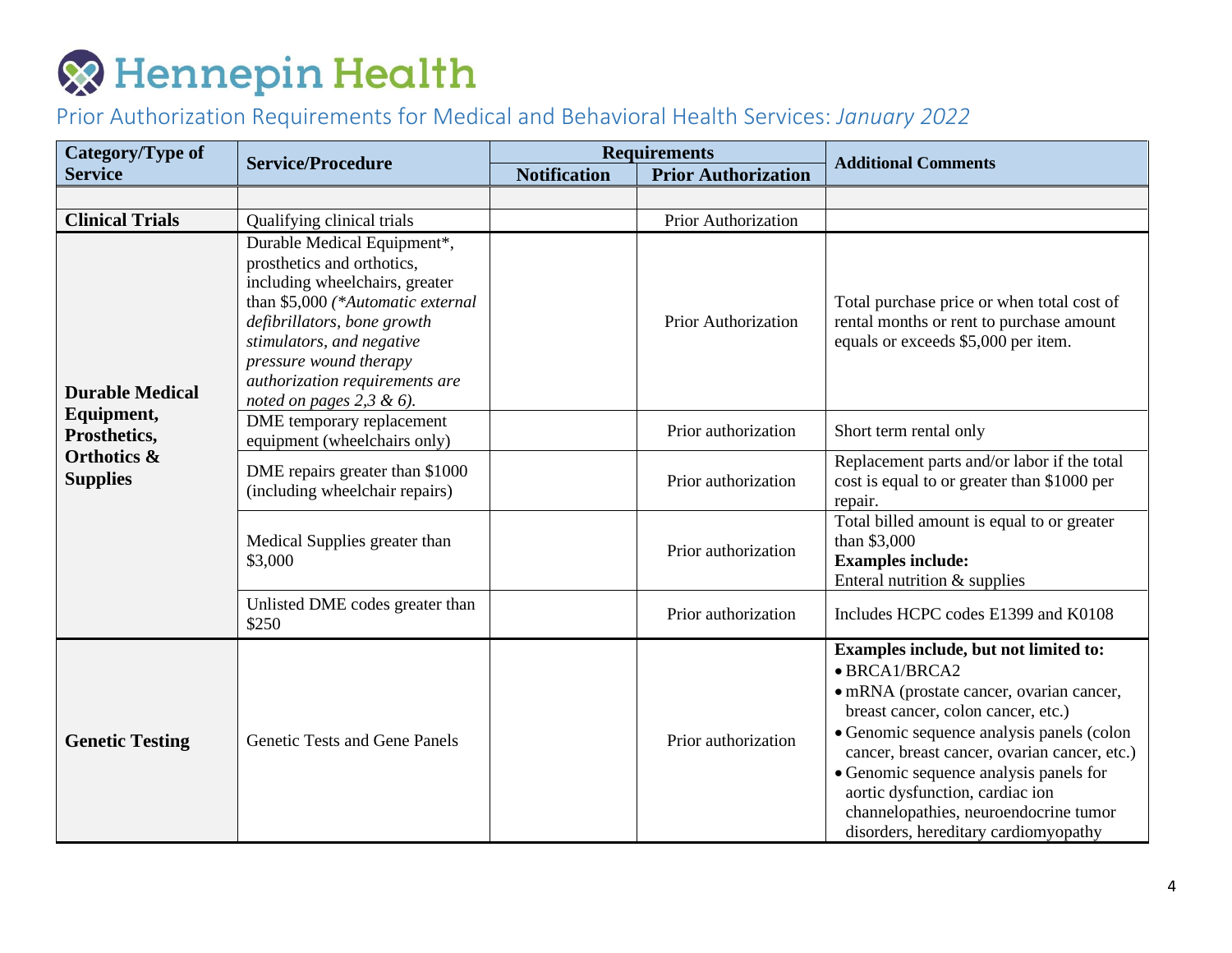| Category/Type of   |                               | <b>Requirements</b> |                                                                                                                                                                                                                                                                               |                                                                                                                                                                                                                                                                                                                                                                                                                                                                                                                                                                                              |
|--------------------|-------------------------------|---------------------|-------------------------------------------------------------------------------------------------------------------------------------------------------------------------------------------------------------------------------------------------------------------------------|----------------------------------------------------------------------------------------------------------------------------------------------------------------------------------------------------------------------------------------------------------------------------------------------------------------------------------------------------------------------------------------------------------------------------------------------------------------------------------------------------------------------------------------------------------------------------------------------|
| <b>Service</b>     | <b>Service/Procedure</b>      | <b>Notification</b> | <b>Prior Authorization</b>                                                                                                                                                                                                                                                    | <b>Additional Comments</b>                                                                                                                                                                                                                                                                                                                                                                                                                                                                                                                                                                   |
|                    | Home Infusion Therapy         |                     | Prior Authorization                                                                                                                                                                                                                                                           | Includes medication, supplies and skilled<br>nursing visits                                                                                                                                                                                                                                                                                                                                                                                                                                                                                                                                  |
|                    | Home Health Aide              |                     | Prior Authorization                                                                                                                                                                                                                                                           | For SNBC members with a Waiver:<br>Home care agencies should contact the<br>Waiver CM before submitting an<br>authorization request to Hennepin Health                                                                                                                                                                                                                                                                                                                                                                                                                                       |
| <b>Home Health</b> | <b>Skilled Nursing Visits</b> |                     | <b>PMAP/MNCare:</b><br>authorization is required<br>for more than 9 visits in<br>a calendar year<br>SNBC:<br>authorization is required<br>for more than 54 visits<br>in a calendar year<br>(*except for SNBC<br>members with a Waiver:<br>see Additional<br>Comments section) | <b>SNBC</b> members with Medicare: Medicare<br>may be the primary payer for Skilled Home<br>Care<br>SNBC members with Waiver: Visit<br>limitations DO NOT apply. Waiver CM will<br>communicate home care recommendations<br>to Hennepin Health via a 5841 form.<br>Hennepin Health will contact the home care<br>agency for treatment plan and authorization.<br><b>SNBC</b> members without a Waiver: Visit<br>limitations DO apply. Submit a service<br>authorization request (SAR) form with<br>relevant documentation to support medical<br>necessity after visit 54 in a calendar year. |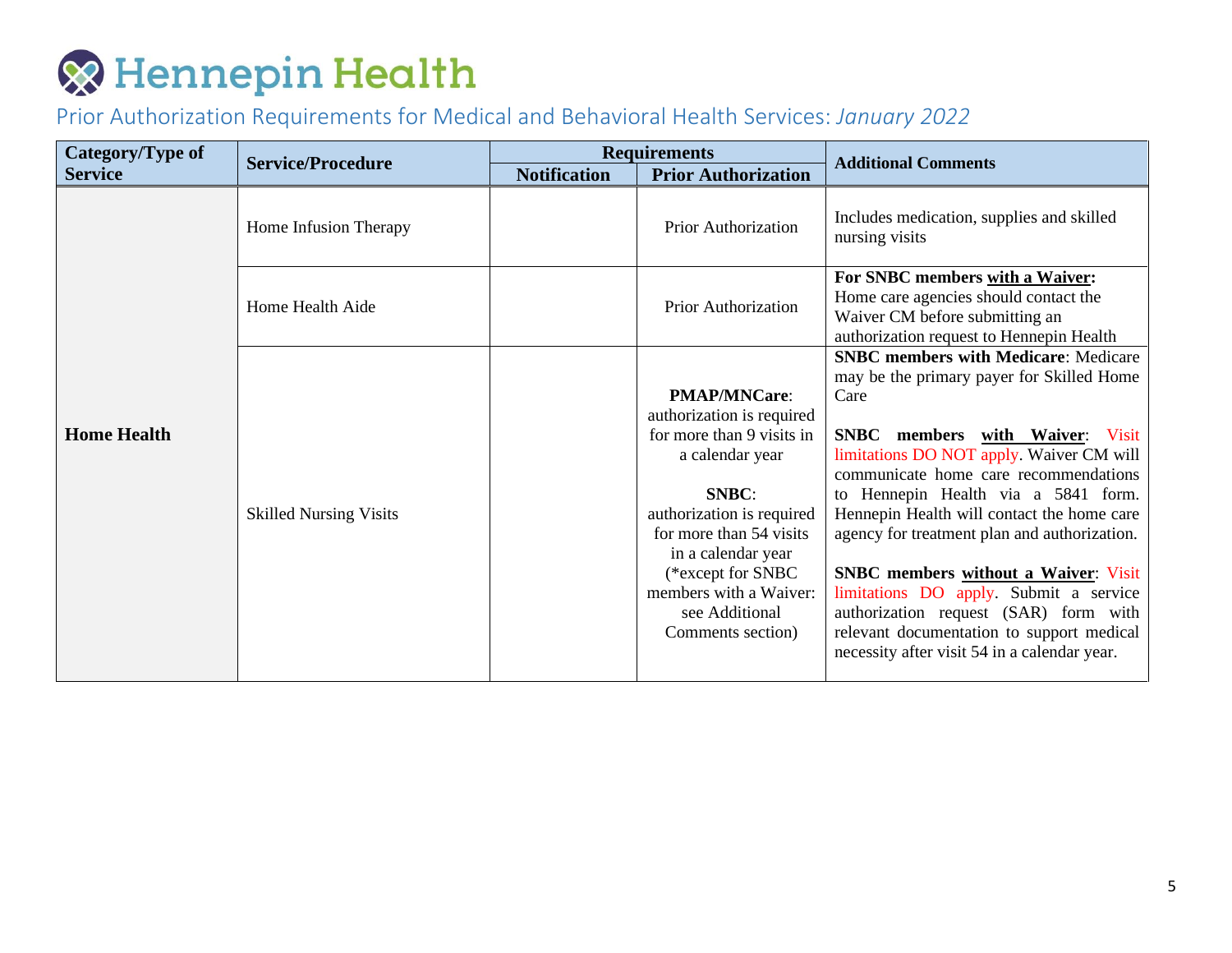| Category/Type of                                    | <b>Service/Procedure</b>                               | <b>Requirements</b> |                                                                                                                                                | <b>Additional Comments</b> |                                      |
|-----------------------------------------------------|--------------------------------------------------------|---------------------|------------------------------------------------------------------------------------------------------------------------------------------------|----------------------------|--------------------------------------|
| <b>Service</b>                                      |                                                        | <b>Notification</b> | <b>Prior Authorization</b>                                                                                                                     |                            |                                      |
|                                                     |                                                        |                     |                                                                                                                                                | Orencia                    | J0129                                |
|                                                     |                                                        |                     |                                                                                                                                                | Benlysta                   | J0490                                |
|                                                     |                                                        |                     |                                                                                                                                                | <b>Botox</b>               | J0585                                |
|                                                     |                                                        |                     |                                                                                                                                                | Dysport                    | J0586                                |
|                                                     |                                                        |                     |                                                                                                                                                | Myobloc                    | J0587                                |
|                                                     |                                                        |                     |                                                                                                                                                | Xeomin                     | J0588                                |
|                                                     | Drugs/Injections Administered in<br>a Physician Office |                     |                                                                                                                                                | Remicade                   | J1745, Q5103, Q5104, Q5109,<br>Q5121 |
|                                                     |                                                        |                     |                                                                                                                                                | Nucala                     | J2182                                |
| <b>Injections/Drugs</b>                             |                                                        |                     | Prior authorization<br>(Specific drugs<br>requiring prior<br>authorization are listed<br>in the Additional<br>Comments column to<br>the right) | Tysarbi                    | J2323                                |
|                                                     |                                                        |                     |                                                                                                                                                | Ocrevus                    | J2350                                |
|                                                     |                                                        |                     |                                                                                                                                                | Xolair                     | J2357                                |
| <b>Administered in a</b><br><b>Physician Office</b> |                                                        |                     |                                                                                                                                                | Krystexxa                  | J2507                                |
|                                                     |                                                        |                     |                                                                                                                                                | Stelara SQ                 | J3357                                |
|                                                     |                                                        |                     |                                                                                                                                                | Stelara IV                 | J3358                                |
|                                                     |                                                        |                     |                                                                                                                                                | Entyvio                    | J3380                                |
|                                                     |                                                        |                     |                                                                                                                                                | Avastin                    | J9035, Q5107, Q5118                  |
|                                                     |                                                        |                     |                                                                                                                                                | Imfinzi                    | J9173                                |
|                                                     |                                                        |                     |                                                                                                                                                | Keytruda                   | J9271                                |
|                                                     |                                                        |                     |                                                                                                                                                | Opdivo                     | J9299                                |
|                                                     |                                                        |                     |                                                                                                                                                | Alimta                     | J9305                                |
|                                                     |                                                        |                     |                                                                                                                                                | Rituxan                    | J9312, J9311, Q5115, Q5119,<br>Q5123 |
|                                                     | Unclassified Drugs greater than<br>\$500               |                     | HCPC codes: J3490, J9999 and C9399<br>Prior Authorization                                                                                      |                            |                                      |
| <b>Negative Pressure</b><br><b>Wound Therapy</b>    | <b>Negative Pressure Wound</b><br>Therapy              |                     | Prior Authorization                                                                                                                            |                            |                                      |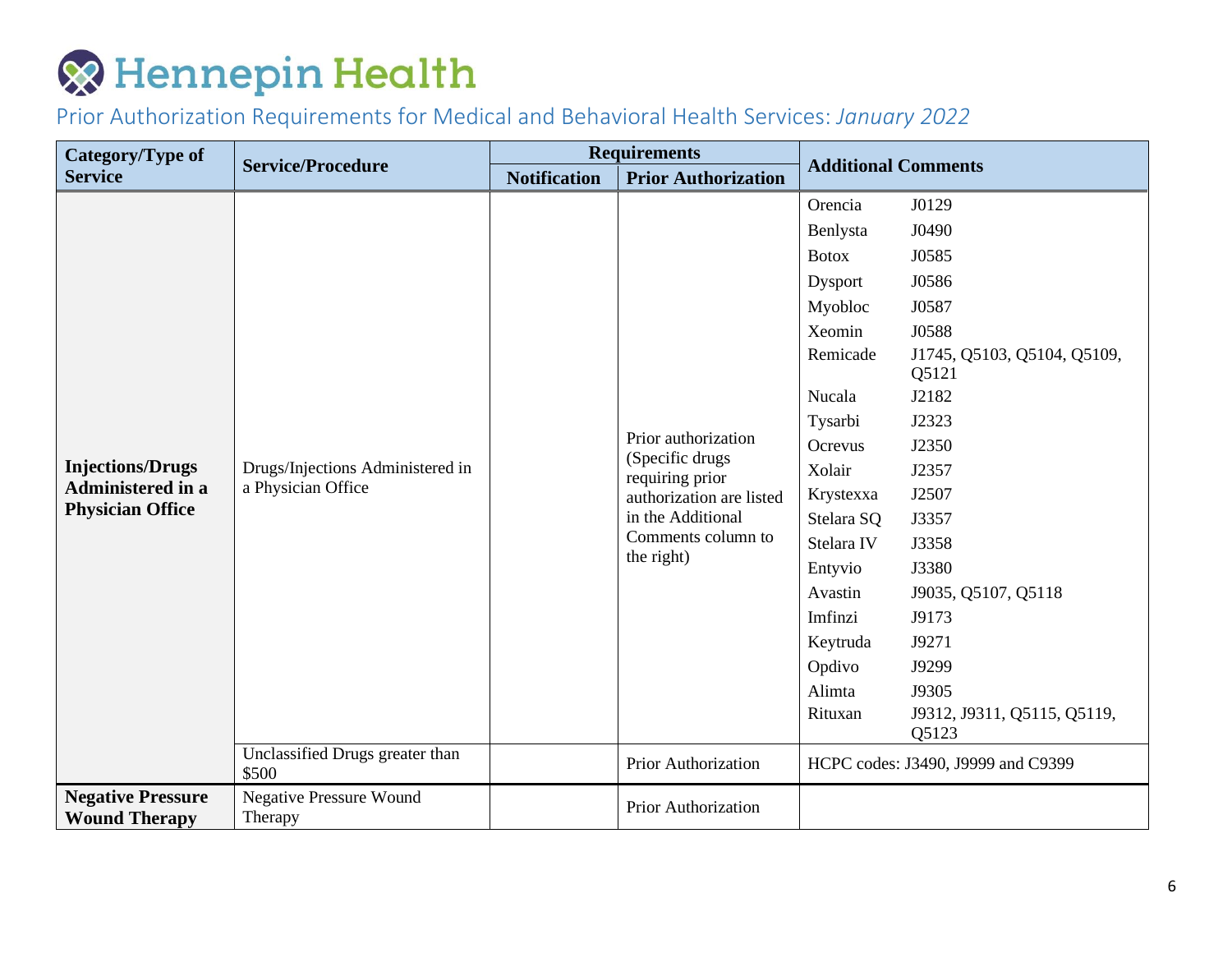| Category/Type of                          | <b>Service/Procedure</b>                    | <b>Requirements</b> |                                                                                                                                                                                                                                               | <b>Additional Comments</b>                                                                                                                                                                                                                                                                                                                               |
|-------------------------------------------|---------------------------------------------|---------------------|-----------------------------------------------------------------------------------------------------------------------------------------------------------------------------------------------------------------------------------------------|----------------------------------------------------------------------------------------------------------------------------------------------------------------------------------------------------------------------------------------------------------------------------------------------------------------------------------------------------------|
| <b>Service</b>                            |                                             | <b>Notification</b> | <b>Prior Authorization</b>                                                                                                                                                                                                                    |                                                                                                                                                                                                                                                                                                                                                          |
| <b>Optical Services</b>                   | <b>Contact lenses</b>                       |                     | Prior authorization*                                                                                                                                                                                                                          | *Prior authorization is <b>NOT</b> required for the<br>following diagnoses: aphakia, aniseikonia,<br>keratoconus, or bandage lenses.                                                                                                                                                                                                                     |
| <b>Skilled Nursing</b><br><b>Facility</b> | <b>Skilled Nursing Facility</b><br>(SNF/NF) |                     | Make all PAS referrals<br>online at<br>www.mnaging.org.<br>Senior LinkAge Line<br>retrieves the referral<br>information and<br>forwards it to<br>Hennepin Health for<br>determination of need<br>for Level of Care and<br><b>OBRA</b> Level 1 | <b>SNBC/PMAP:</b><br>Make all PAS referrals online at<br>www.mnaging.org.<br><b>SNBC</b> with Medicare: Medicare may be<br>primary payer. If so, a portion of the SNF stay<br>may be reimbursed by Medicare before<br>Hennepin Health assumes coverage and<br>payment.<br>See PAS Bulletin #17-25-06<br>MinnesotaCare (MNCare): not a covered<br>benefit |
|                                           | Circumcision                                |                     | <b>Prior Authorization</b>                                                                                                                                                                                                                    |                                                                                                                                                                                                                                                                                                                                                          |
| <b>Surgery/Procedures</b>                 | <b>Cosmetic/Reconstructive Surgery</b>      |                     | Prior authorization                                                                                                                                                                                                                           | Includes, but not limited to:<br>• Blepharoplasty<br>• Chemical Peel<br>$\bullet$ Cryotherapy<br>$\bullet$ Facelift<br>• Lipectomy<br>• Otoplasty<br>• Rhinoplasty<br>• Scar Revision<br>• Sclerotherapy (see Vein Procedures below)<br>• Subcutaneous injection of collagen (e.g.,<br>Radiesse)<br>• Tattooing<br>• TMD/TMJ procedures                  |